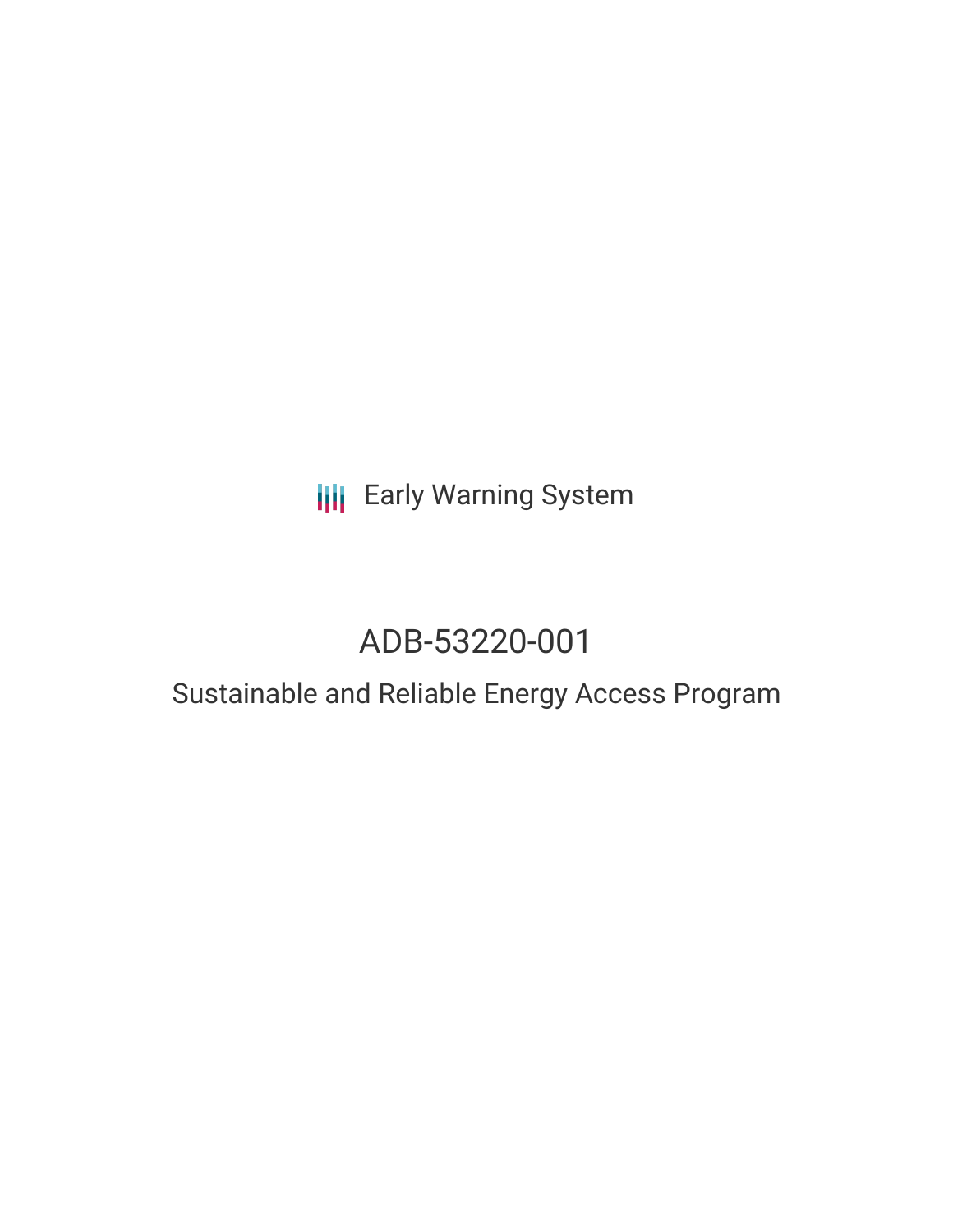

### **Quick Facts**

| <b>Countries</b>               | Indonesia                               |
|--------------------------------|-----------------------------------------|
| <b>Financial Institutions</b>  | Asian Development Bank (ADB)            |
| <b>Status</b>                  | Proposed                                |
| <b>Bank Risk Rating</b>        | B                                       |
| <b>Borrower</b>                | Government of the Republic of Indonesia |
| <b>Sectors</b>                 | Energy                                  |
| <b>Investment Amount (USD)</b> | \$300.00 million                        |
| <b>Loan Amount (USD)</b>       | \$300.00 million                        |
| <b>Project Cost (USD)</b>      | \$300.00 million                        |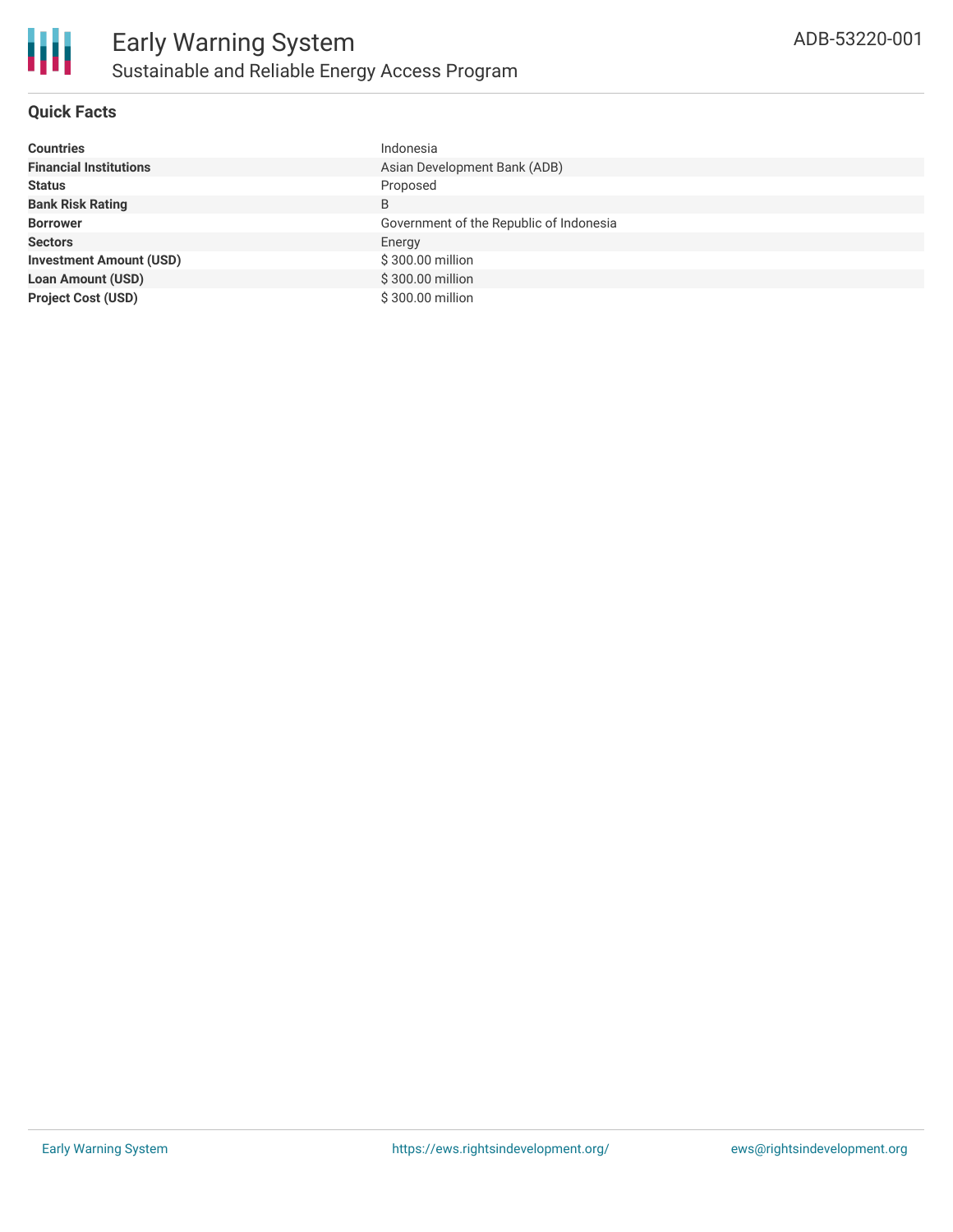

### **Project Description**

\*There is no information being disclosed at this stage of the project\*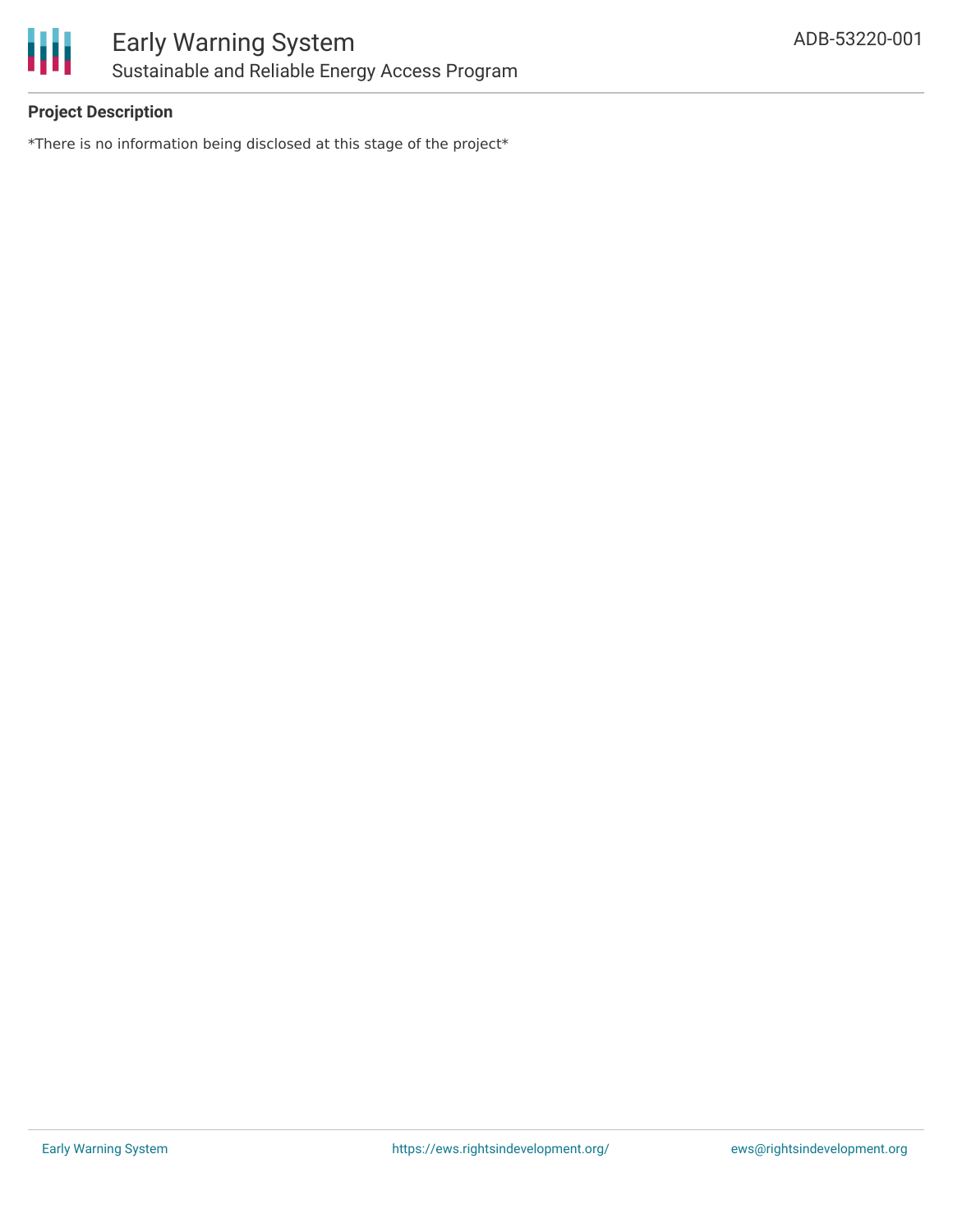

### **Investment Description**

Asian Development Bank (ADB)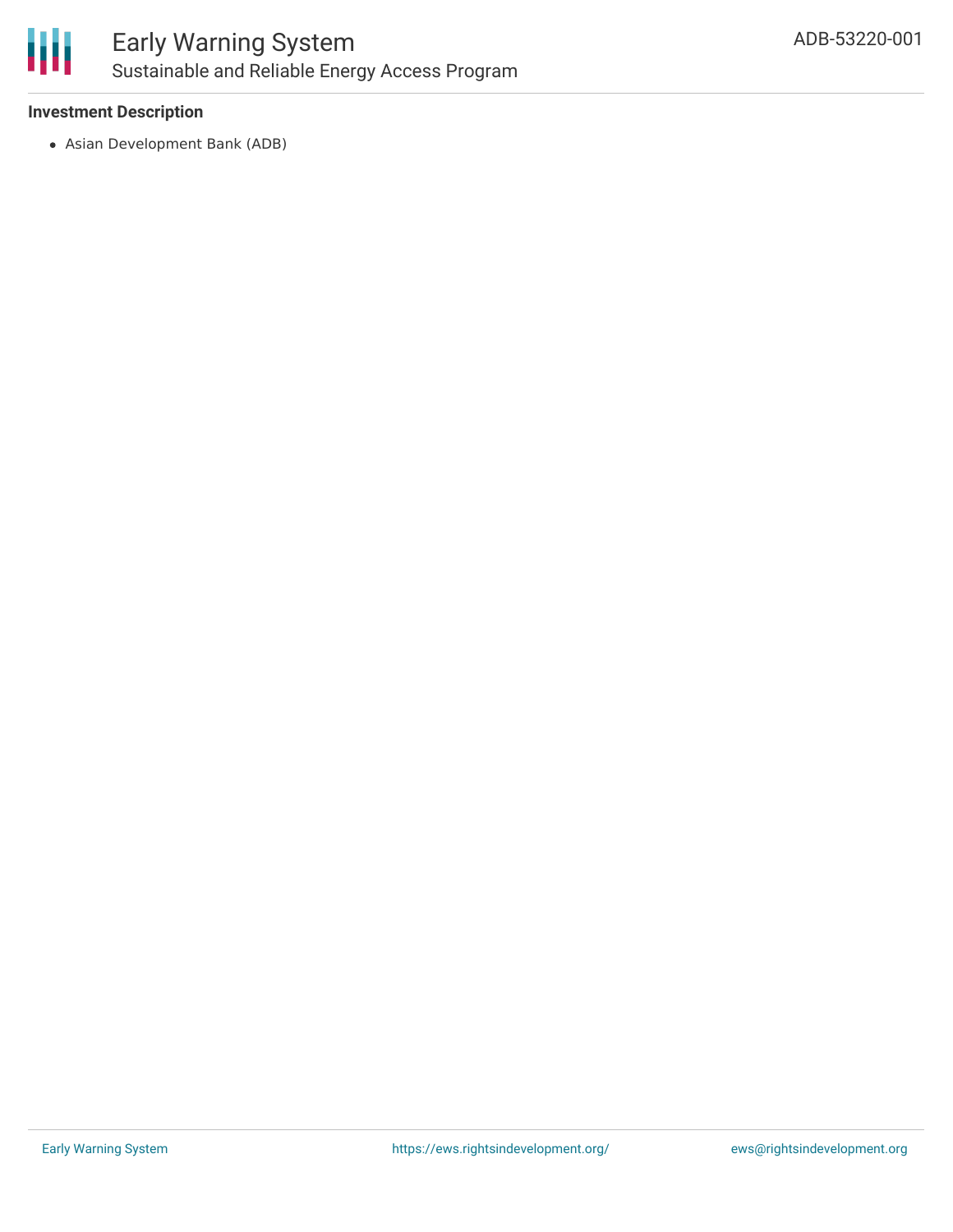

# Early Warning System

### ADB-53220-001

### Sustainable and Reliable Energy Access Program

| <b>Private Actor 1</b> | <b>Private Actor</b><br>Role | <b>Private Actor</b><br><b>Sector</b> | <b>Relation</b>          | <b>Private Actor 2</b>          | <b>Private Actor</b><br>2 Role | <b>Private Actor</b><br>2 Sector |  |
|------------------------|------------------------------|---------------------------------------|--------------------------|---------------------------------|--------------------------------|----------------------------------|--|
|                        |                              |                                       | $\overline{\phantom{0}}$ | Perusahaan Listrik Negara (PLN) | Client                         |                                  |  |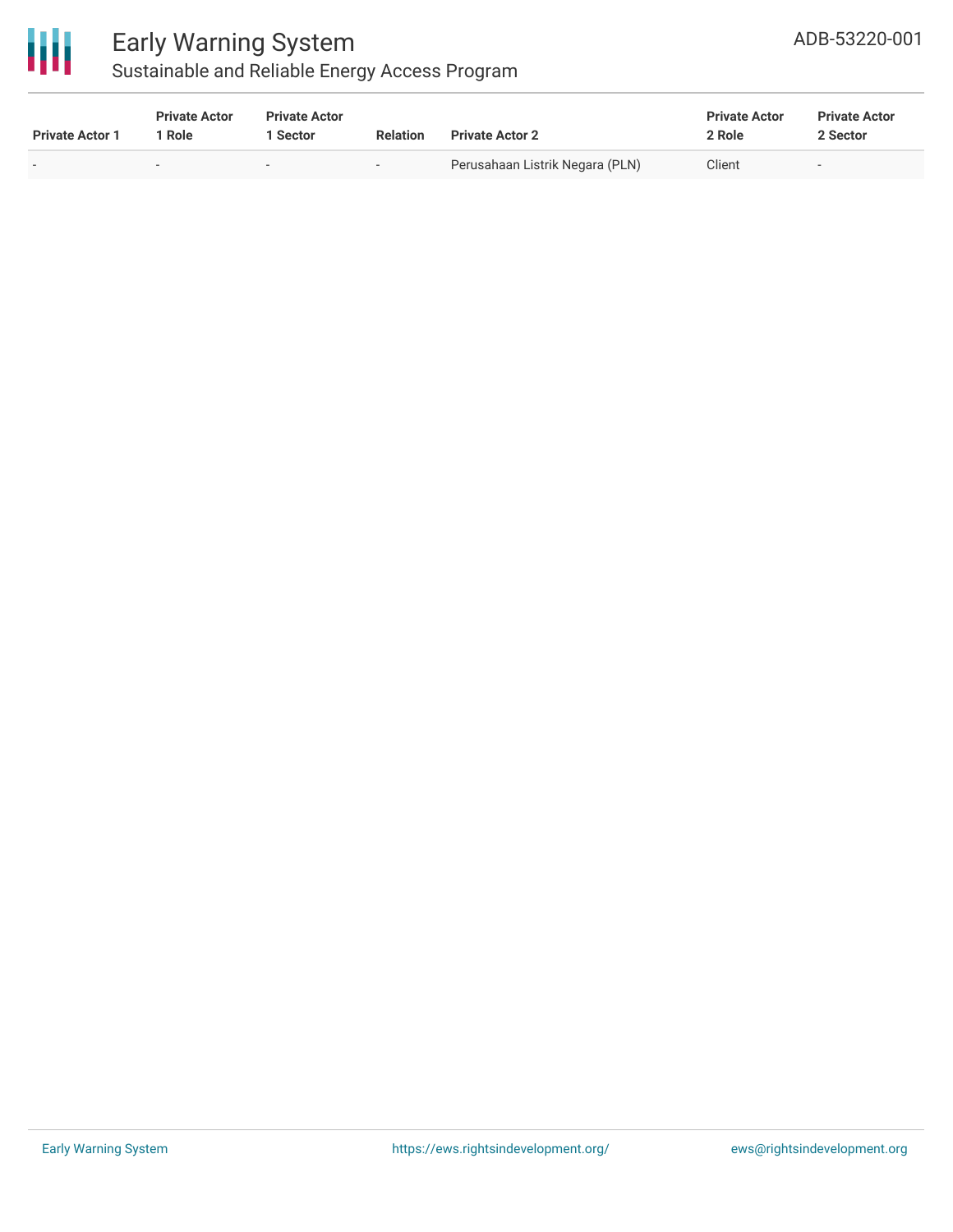

### **Contact Information**

### **Executing Agencies**

### **Perseroan PT. Perusahaan Listrik Negara**

Jalan Trunojoyo Blok M1/135 Kebayoran Baru, Jakarta 12160 Indonesia

#### **ACCOUNTABILITY MECHANISM OF ADB**

The Accountability Mechanism is an independent complaint mechanism and fact-finding body for people who believe they are likely to be, or have been, adversely affected by an Asian Development Bank-financed project. If you submit a complaint to the Accountability Mechanism, they may investigate to assess whether the Asian Development Bank is following its own policies and procedures for preventing harm to people or the environment. You can learn more about the Accountability Mechanism and how to file a complaint at: http://www.adb.org/site/accountability-mechanism/main